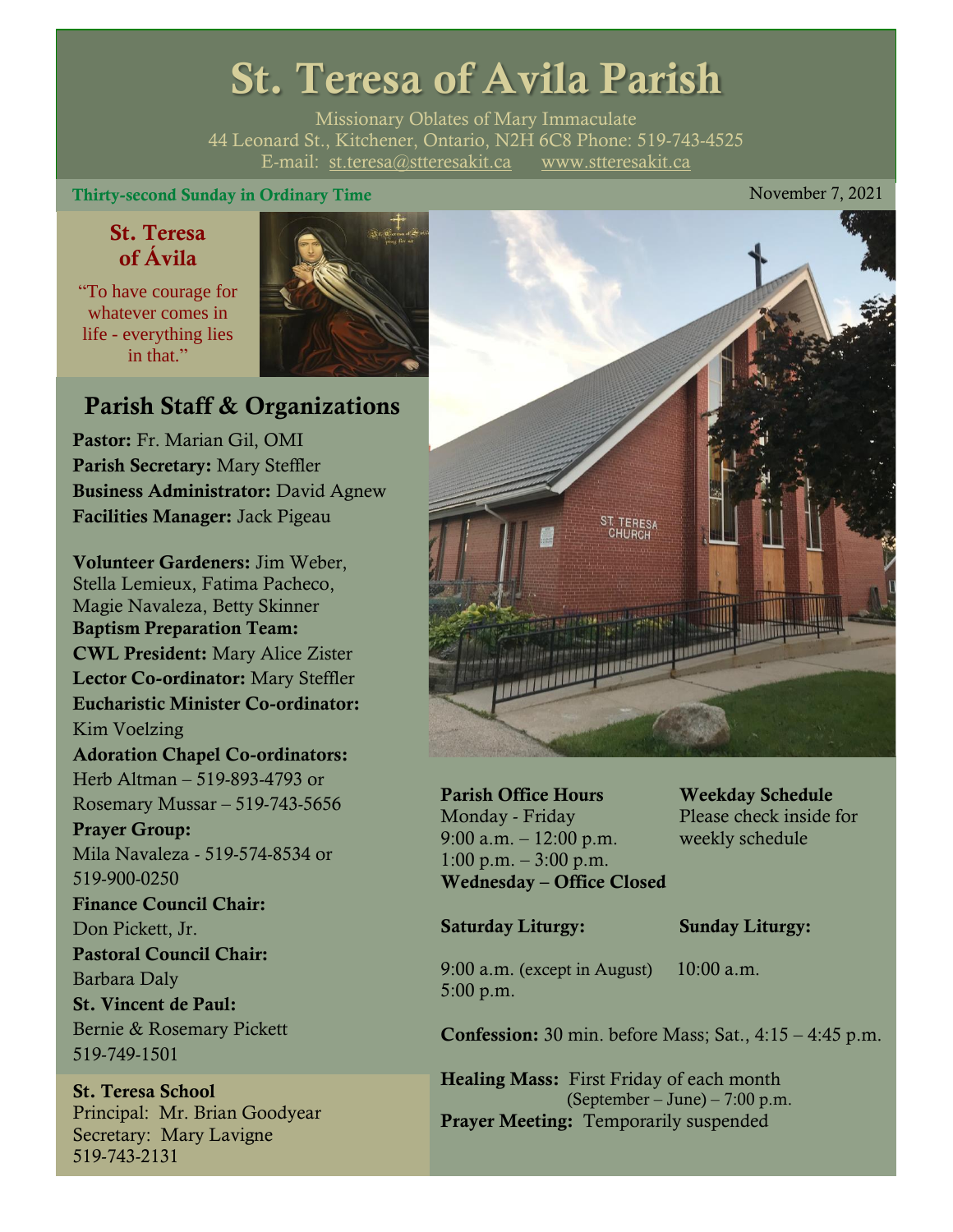#### **32nd Sunday in Ordinary Time**

The gospel reading (Mk 12:38-44) today presents a great faith of a widow. Here a poor widow made the highest donation in the Temple with just two small coins even though there were also the well-offs who doled considerable sums of money. Jesus praised her action in contrast to the rich who gave greater sums because she gave from her heart and with love. "Love is more precious than gold." The bible emphasized that it was not just that she gave two small coins, but "all she possessed".

### **"Truly I tell you, this poor widow has put in more than all those who are contributing to the treasury. For all of them have contributed out of their abundance; but she out of her poverty has put in everything she had, all she had to live on."**

The central message of today's gospel is the overwhelming faith of this poor widow. In her poverty, she was enormously courageous. She took hard decisions by emptying her reserves and investing them in God believing that He will not disappoint her. The action for her was a special kind of prayer and investment. By giving what she had, she offered also all her needs and worries to God. It really paid off, God never disappointed her.

"You pay God a compliment by asking great things of Him."

St. Teresa of Ávila

**Prayers for the Faithful Departed** – Masses were celebrated from November  $2 - 6$ , in their intention. You are also invited to light a candle in their intention and place it into the special light container in front of the altar. Throughout the month of November, we will be praying the rosary, before each Mass, in the intention of our loved ones. Please join us in these spiritual exercises.

**Plenary Indulgence** – The Vatican has extended the period of time when people can earn a plenary indulgence for visiting a cemetery and praying for the souls of the faithful in purgatory. The indulgences traditionally obtained during the first week of November can be gained throughout the entire month of November. Indulgences are granted when a Catholic, visits a cemetery to pray for the dead, goes to Confession, attends Mass and receives the Eucharist and prays for the intentions of the pope.

An indulgence is a remission of the temporal punishment one deserves for one's sins; people often will seek the indulgence on behalf of a loved one who has died or, for an unknown soul in purgatory. The church teaches that prayer, particularly the Mass, and sacrifices may be offered on behalf of the souls in purgatory.

Diocese of Hamilton Prayer Calendar 2021

November 8 – Rev. Jeffery Oehring November 9 – Rev. Francesco Cucchi November 10 – Deceased Members of our Parish Community November 11 – Rev. Mark Gatto November 12 – Rev. Paul Patrick, O.M.I. November 13 – Rev. Saju Oreethaparambil, C.Ss.R. November14 – Thirty-third Sunday in Ordinary Time

#### Vocations

#### **Thirty-second Sunday in Ordinary Time November 7, 2021**

How are you contributing to the treasury? God knows what gift we give to Him in love. Let us then be faithful to whatever vocation God calls us to live. Does Jesus want you to give your life to the Church? If you think that God is calling you to serve Him as a priest, religious or deacon, call Most Reverend Wayne Lobsinger, VG, EV, Auxiliary Bishop & Vocations Director, Diocese of Hamilton at:

(905) 528-7988 x2222

[vocations@hamiltondiocese.com](mailto:vocations@hamiltondiocese.com)  <https://hamiltondiocese.com/vocations/>

# *Serra Prayer for Vocations*

O God, Who wills not the death of a sinner, but rather that he be converted and live, grant we beseech You, through the intercession of the Blessed Mary ever Virgin, Saint Joseph her spouse, Saint Junipero Serra, and all the saints, an increase of labourers for Your church, fellow labourers with Christ to spend and consume themselves for souls, through the same Jesus Christ, Your Son, Who lives and reigns with You in the unity of the Holy Spirit, One God forever and ever. Amen.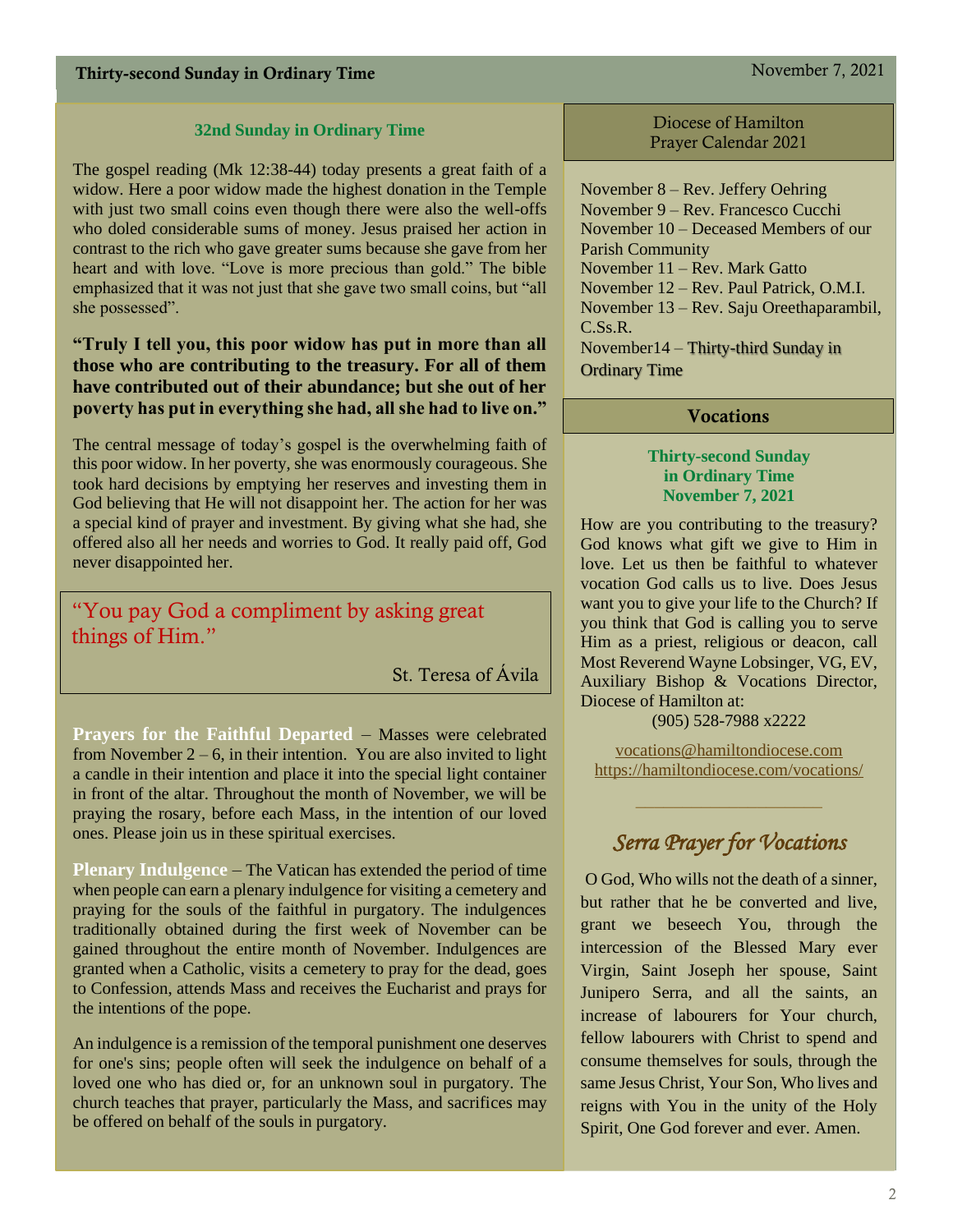# Adoration Chapel



The Divine Mercy Chapel is now open for Adoration of the Most Blessed Sacrament, Monday to Friday, 9 a.m. to 8 p.m. Please see the Chapel Guidelines as you enter the chapel. To sign up, please call the parish office - 519-743-4525.

**Mass Intentions for 2021** – The offering of Mass for the deceased, the sick, a personal intention, in thanksgiving, a special intention such as an anniversary, birthday, etc. is an act of deep faith and a most excellent way of remembering a loved one. Please call the parish office if you would like to request a Mass.

Parish Office – *Important Up-dated Information*  Our Parish Office is open Mon., Tues., Thurs. and Fri. from 9 a.m.  $-3$  p.m. As parish offices reopen, protocols have been established by the Diocese of Hamilton to do this safely. At this time, admittance to the parish office is by appointment only and you are required to wear a mask. Please call or email the parish office at 519-743-4525 or [st.teresa@stteresakit.ca](mailto:st.teresa@stteresakit.ca) to make an appointment.

Pastoral Care of the Sick – If a loved one or family member is seriously sick, please do not hesitate to contact the parish office early, so that the sick person is able to make a good Confession and receive the sacraments while he/she is fully aware. Thank you for your assistance in ensuring we provide good pastoral care to your family and loved ones.

Parish Records – We would be most grateful if you could notify the office of any changes you have experienced, most especially any changes to your address, phone number and email. Thank you for your assistance in this matter.

#### **PREPARING FOR FIRST COMMUNION & RECONCILIATION**

**November 21st, 28th and Dec. 5th , 2021 at 10:00 a.m.** Holy Mass with the Rite of Enrollment for Communion Candidates.

# **Mass Intentions November 8, 2021 – November 14, 2021**

Tuesday, November 9, 2021 – **7:00 p.m.**  *Feast of the Dedication of the Lateran Basilica* **+ Maria Genyk -** *CWL*

Wednesday, November 10, 2021 – **8:30 a.m.** *Memorial of Saint Leo the Great, Pope and Doctor of the Church* 

**Ann & Joe Pickett – 50th Wedding Anniversary –** *Judi Murray*

Thursday, November 11, 2021 – **8:30 a.m.** *Memorial of Saint Martin of Tours, Bishop*  **For healing for Mike Lefevre -** *Ken*

Friday, November 12, 2021 – **8:30 a.m.** *Memorial of Saint Josaphat, Bishop and Martyr*  **For healing for Aeryn Paradis & Family –** *Lolo, Lola, Tita Magie & Marlowe*

Saturday, November 13, 2021 –  **9:00 a.m.** – **+ Marlene Fritz –** Bob & Marlene Crane

 **5:00 p.m.** – **+ Ludwig Ceh** – *Theresa Ceh & Family*

Sunday, November 14, 2021 – **10:00 a.m.** – **Thirty-third Sunday in Ordinary Time** – Year B – **Parishioners of St. Teresa Parish** 

#### Live-streaming on Zoom

The **10 a.m. Sunday Mass** will be live-streamed. To join Father, click on the following link: <https://zoom.us/j/5887658626> Password: 274733

#### **Daily Readings:**

Lectors may find daily readings at this link: https://readings.livingwithchrist.ca

# Daylight Saving Time Ends Sunday, November 7, 2021 2:00 a.m.

Remember to turn your clocks back one hour before retiring for the evening, on Saturday.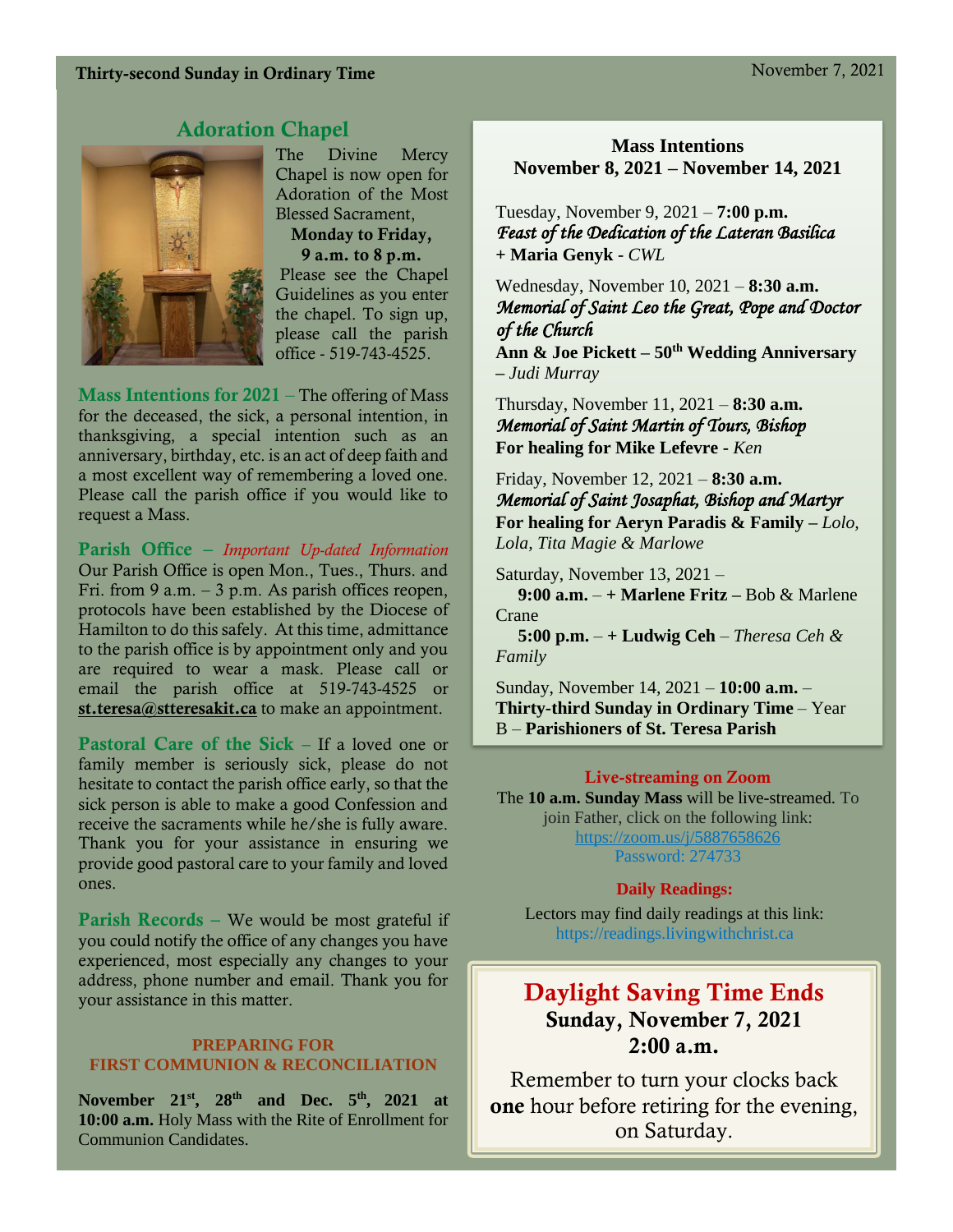**Sunday Missals – 2021-2022 –**The Living with Christ Sunday Missal will be available beginning this Sunday. We encourage parishioners to purchase a copy of the 2021/2022 Sunday Missal, as we begin the new Liturgical Year on November 28, 2021. The missals will be available on the table at the back of the church. The charge is \$5 and we ask that you please bring the exact change.

#### **Hamilton Seminarians 2021-2022 – Prayer Cards**

The Seminarian cards are now available at the back of the church. Please remember to keep our seminarians in your prayers; and if you pick up the prayer card, you can pray for each of them by name.

St. Teresa Parish **Catholic Women's League Presents An Online Silent Auction** 



**Consider Making a Donation** Please consider donating new items, gift certificates, your skills or talents! We will be accepting items until Friday, November 12.

#### **Donation Drop Off**

Donations can be dropped off at 862 Union St. Kitchener Please call or email Jenn before dropping off (519) 744-8284 jenreitzel@yahoo.com

Items can also be dropped off at 483 Anndale Rd. Waterloo (off Lexington)

#### **Donation Pick Up**

If you would prefer to have your donation picked up, please email stteresacwl@gmail.com and we will arrange a time to come by.

#### **Auction Dates**

The auction will take place between Sunday, November 21 and Sunday, November 28.

More details to come!

Supporting this event, will help us to<br>Provide gifts for sacramentals, support<br>Local charities, our adopted family in<br>India, Mass cards for the deceased and shut-ins



#### **CWL Membership**

November is membership month. The membership fee continues to be \$25. Please place your membership into the envelope provided with your parish envelopes, into the collection basket.

#### **Stewardship Report**

It is a wonderful blessing to once again gather as a parish community, in the church, albeit at a reduced capacity. We would ask you to continue to keep our parish in your prayers and prayerfully consider continuing your donations. Thank you to those who continue to remember the parish through financial donations - We appreciate your continued support!

We have several ways to support our parish - Pre-Authorized Giving, E-Transfer, credit card and donations can be dropped off in the collection basket after Mass or at the Parish Office.

For more information or if you require the necessary forms, please contact the Parish Office.

#### **Stewardship Report October 31, 2021**

| Building and Maintenance \$ 510.00 |  |
|------------------------------------|--|
| World Mission Sunday  \$ 65.00     |  |
|                                    |  |

# Prayer to St. Joseph



Remember, O St. Joseph, loving and powerful protector, that according to the testimony of your faithful servant, great St. Teresa, no one who is truly devoted to you Has seen his petition rejected. Filled with confidence and hope I come to you, worthy Spouse of Mary Immaculate. Do not close your ears to my prayer, you who have the glorious title of father of Jesus, but graciously hear and intercede for me.

Amen.